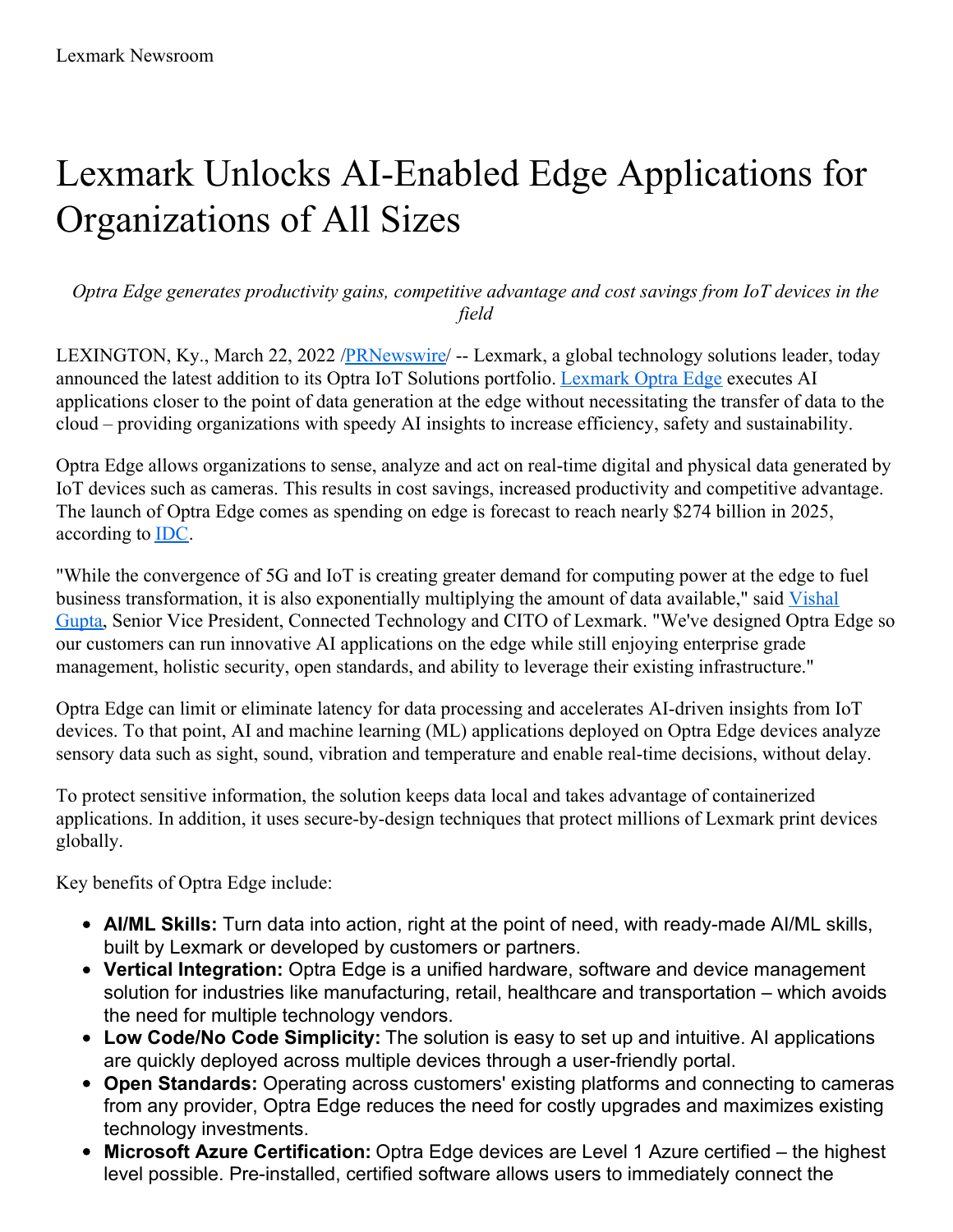device to Azure simply by adding provisioning details.

- **Privacy and Security:** Optra Edge incorporates Lexmark's award-winning security with our embedded system development, which is secure-by-design and incorporates elements like secure boot.
- **Data Computation:** Powerful local computation ability enables privacy, security and the ability to process data on premises.
- **Protocol Conversion:** Acting as a translator between devices, Optra Edge gives non-smart devices "smart" capabilities. Optra Edge can connect native and non-native devices to the IoT platform directly, without cloud or Internet connectivity.

"Lexmark's own success in identifying real-time insights at the edge through advanced analytics and anomaly detection for our core business served as the catalyst and inspiration for Optra Edge," said Sudhir Mehta, Global Vice President for Optra Engineering and Product Management at Lexmark. "We can share and relate our own experiences, as we aid other organizations with their edge AI strategy."

Manufacturers, in particular, stand to benefit because they often face human or machine errors – leading to critical parts being misplaced or out-of-spec parts making it through the production line.

"The Optra Edge vision solution vastly enhances quality control on the manufacturing shop-floor," Mehta said, while describing it as a "gamechanger" that will mitigate business challenges and secure financial goals.

Lexmark Optra Edge is available in the United States and Canada.

## **Suggested Resources:**

- [Learn](https://c212.net/c/link/?t=0&l=en&o=3480367-1&h=46850663&u=https%3A%2F%2Fnewsroom.lexmark.com%2Ffeatured-announcements-lexmarkiotoptraedge&a=Learn+more) more about Lexmark Optra Edge in the online press kit.
- Related posts on the Lexmark Thought [Leadership](https://c212.net/c/link/?t=0&l=en&o=3480367-1&h=4139213910&u=https%3A%2F%2Fwww.lexmark.com%2Fen_us%2Flexmark-blog%2F2022%2Funlocking-the-value-of-iot-data-at-the-edge.html&a=Lexmark+Thought+Leadership+Blog) Blog.
- Learn more about the[Lexmark](https://c212.net/c/link/?t=0&l=en&o=3480367-1&h=716934546&u=https%3A%2F%2Fwww.lexmark.com%2Fen_us%2Fsolutions%2Foptra-iot-solutions%2Foptra-edge.html&a=Lexmark+Optra+IoT+Platform) Optra IoT Platform.
- [Subscribe](https://c212.net/c/link/?t=0&l=en&o=3480367-1&h=3243653893&u=https%3A%2F%2Fwww.lexmark.com%2Fen_us%2Flexmark-blog.html&a=Subscribe) to the Lexmark Blog.
- Follow Lexmark on [LinkedIn](https://c212.net/c/link/?t=0&l=en&o=3480367-1&h=1686860662&u=https%3A%2F%2Fwww.linkedin.com%2Fcompany%2Flexmark&a=LinkedIn) and [Twitter](https://c212.net/c/link/?t=0&l=en&o=3480367-1&h=3068792661&u=https%3A%2F%2Ftwitter.com%2Flexmark&a=Twitter).

## **About Lexmark**

Lexmark creates cloud-enabled [imaging](https://c212.net/c/link/?t=0&l=en&o=3480367-1&h=2582791790&u=https%3A%2F%2Furldefense.com%2Fv3%2F__https%3A%2Fwww.lexmark.com%2Fen_us%2Fservices%2Fmanaged-print-services.html__%3B!!Gajz09w!VagThlkdEuFRIEvYlduT3tij-myfR1evsPrPZR-npyFG92uc-CS5SyPK_KHYNuH3cKNSLw%24&a=imaging) and [IoT](https://c212.net/c/link/?t=0&l=en&o=3480367-1&h=3387530580&u=https%3A%2F%2Furldefense.com%2Fv3%2F__https%3A%2Fwww.lexmark.com%2Fen_us%2Fsolutions%2Foptra-iot-platform.html__%3B!!Gajz09w!VagThlkdEuFRIEvYlduT3tij-myfR1evsPrPZR-npyFG92uc-CS5SyPK_KHYNuGQBmZEig%24&a=IoT) technologies that help customers worldwide quickly realize business outcomes. Through a powerful combination of proven technologies and deep industry expertise, Lexmark accelerates business transformation, turning information into insights, data into decisions, and analytics into action.

Lexmark and the Lexmark logo are trademarks of Lexmark International, Inc., registered in the U.S. and/or other countries. Optra, Lexmark Optra, and the Optra logo are trademarks of Lexmark International, Inc. Microsoft and Azure are trademarks of the Microsoft group of companies. All other trademarks are the property of their respective owners.

## SOURCE Lexmark

For further information: Anthony Suarez, anthony.suarez@axicom.com, or Emily Rardin, emily.rardin@lexmark.com